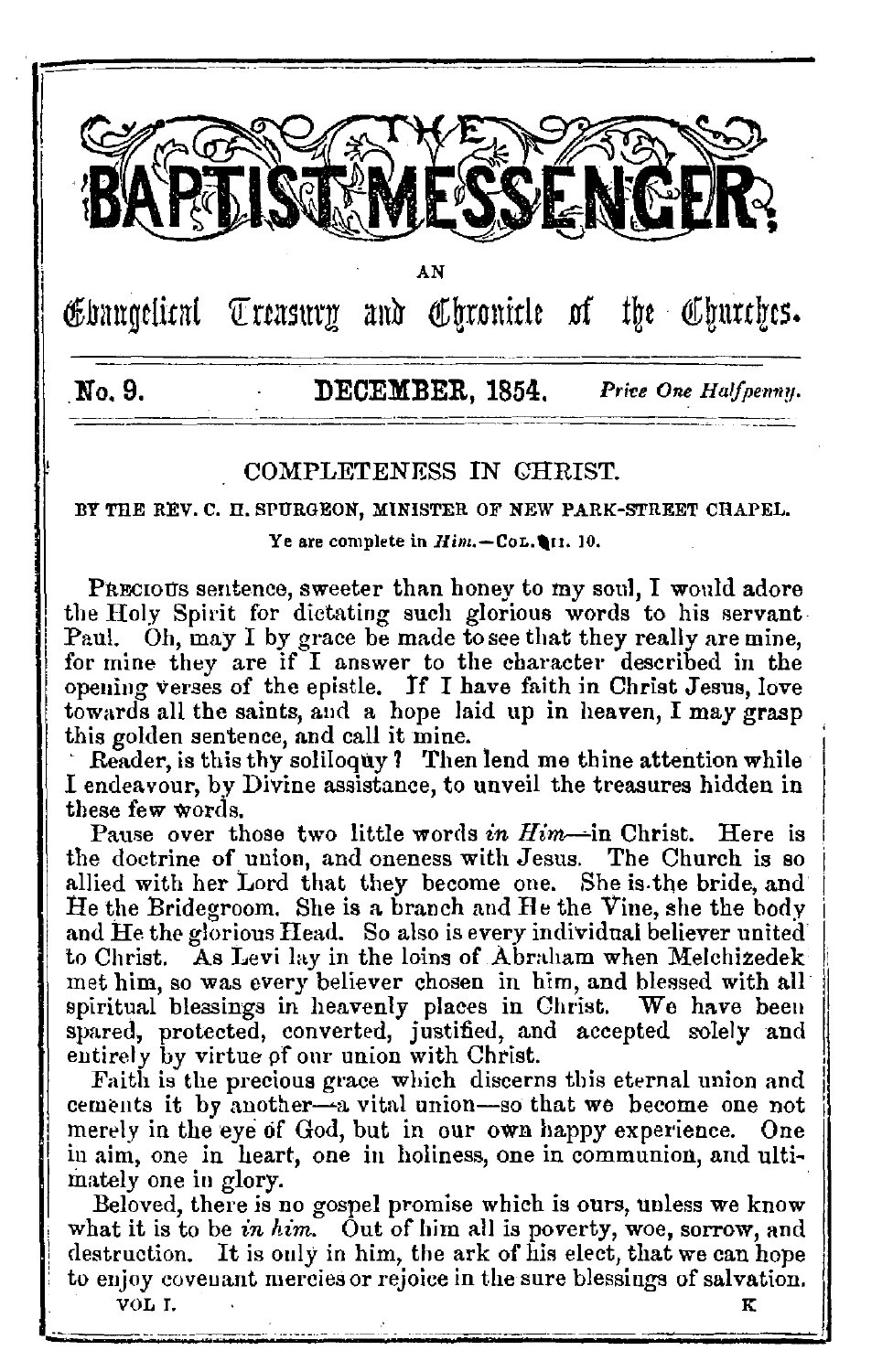Can we now entertain a hope that we are really hidden in the rock? Do we feel that we are a portion of Christ's body, and that a real union exists between us? Then may we proceed to unfold and appropriate the privilege here mentioned.

Ye are *complete* in him.

The word  $\ddot{a}$  complete" does not convey the whole of the meaning couched in the original word  $\pi \epsilon \pi \lambda \eta \omega \mu \epsilon \nu \omega$ . It is upon the whole the best word which can be found in our language, but its meaning may extend by the addition of other auxiliary readings.

I. YE ARE COMPLETE IN HIM.—Let us consider the meaning of e phrase as it thus stands in our own authorised version. Ye are the phrase as it thus stands in our own authorised version. *complete.* In all matters which concern our spiritual welfare and our souls salvation we are complete in Christ.

1. *Complete without the aid of Jewish ceremonies.*—These had their uses. They were the pictures where with the law as a schoolmaster They were the pictures wherewith the law as a schoolmaster taught the infant Jewish church, but now that faith is come, we are no longer under a schoolmaster, and in the clear light of Christian knowledge we need not the aid of symbols,

> "Finished are the types and shadows Of the ceremonial law."

The one sacrifice has so atoned for us that we need no other.

In Christ we are complete without any addition of circumcision, sacrifice, passover, or temple service. These are now but beggarly elements. They would be incumbrances, for what can we need from them when we are complete in Christ?

The Jews were never complete in their law, for their rites " could never make the comers thereunto perfect," but this is our peculiar and superior privilege that we are perfected by the one offering on Calvary.<br>2. Complete without the help of philosophy.—In Paul's time there

were some who thought that philosophy might be used as a supplement to faith. They argued, contended, and mystified every doctrine of revelation, happy would it have been for them and the church had they heeded the words of Paul, and kept entirely to the simplicity of the gospel, and had gloried only in the cross of Christ. "

The Christian has such a sublime system of doctrine that he never need to fear the vain speculations of an infidel science, nor need he ever call in the sophisms of the worldly wise to prop his faith: in Christ he is complete.

We have never heard of a dying believer asking the aid of a worldly philosophy to give him words of comfort in the hour of dissolution. No, he has enough in his own religion, enough in the person of his Redeemer, enough in the comforts of the Holy Ghost.

Never, my friends, turn aside from the faith because of the sneer of the learned ; this a Christian will not, cannot, for you will see that internal evidence in your religion, which we may call its best proof, namely, the fact that in it you are complete.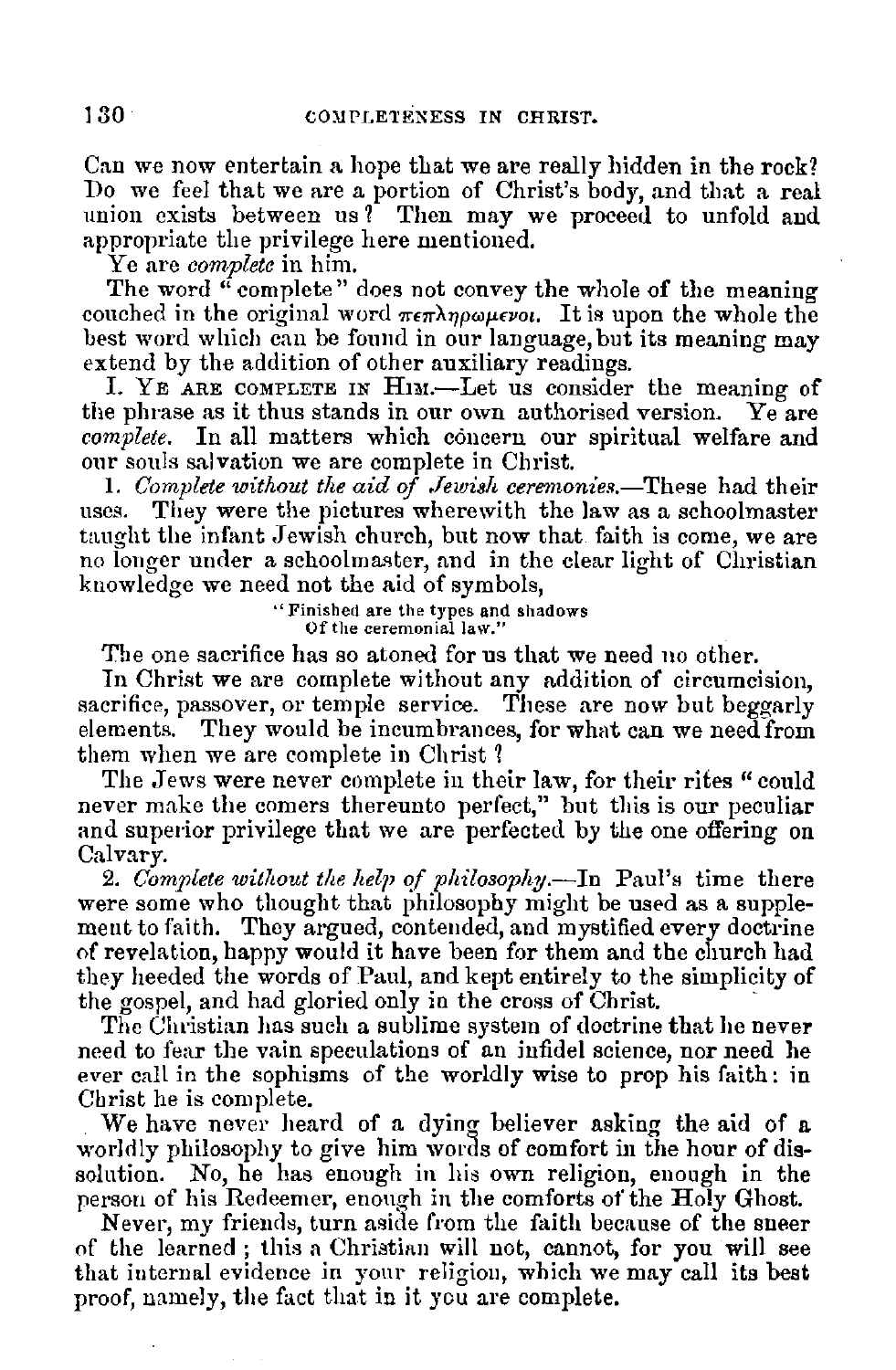3. *Complete without tlie inventiom of superstition.-God* is the author of all revealed and spiritual religion, but man would write an appendix. There must be works of supererogation, deeds of penance, acts of mortification, or else the poor papist can never be perfected. Yea, when he has most rigorously applied the whip, when he has fasted, even to physical exhaustion, when he has forfeited all that is natural to man, yet he is never sure that he has done enough, he can never say that he is complete ; but the Christian without all these feels that lie has gained a consummation by those last words of his Saviour, "It is finished." The blood of his agonising Lord is his only trust. He despises alike the absolutions and the indulgences of priest or pontiff, he tramples on the refuge of lies which the deceiver has builded, his glory and his boast ever centering in the fact that he is *complete in Christ.* 

Let but this sentence be preached throughout the earth, and believed by the inhabitants thereof, and all the despots on its surface could not buttress the tottering Church of Rome even for a single hour. Men would soon cry out, Away with the usurper, away with her pretensions, there is all in Christ, and what can she add thereto, saving her mummeries, pollutions, and corrupt abominations.

4. *Again we are complete without human merit, our oun works being* regarded as filthy rags.-How many there are who, while waxing warm against Popery, are fostering its principles in their own minds. The very marrow of Popery is reliance on our own works, and in God's sight the formalist and legalist are as contemptible if found in an orthodox church as if they were open followers of Antichrist.

ness of Jesus, that he is all in all to us. Let us never forget that if we are perfect in him, we are perfect only in him. While we would diligently cultivate works of holiness, let us be careful lest we seek to add to the perfect work of Jesus. The robe of righteousness that nature spins and weaves must be unravelled and destroyed. Creature doings must not be united or regarded as auxiliary to Divine satisfaction.

Oh no, we would be holy even as God is, but we are still confident that this will not be in making up any deficiency in the great righteousness which is-ours by imputation. No, though compassed with sin and surrounded by our depravity, we know that we are so corn- • plete in Jesus that we could not be more so, even were we free from all these things, and glorified as the spirits of just men made perfect.

Blessed completeness through the God-man, let our unbelief be ashamed, and let our admiration be fastened upon the interesting and delightful state and privilege.

II. YE ARE FULLY SUPPLIED IN HIM.-Having Him, you have all that you can possibly require. The man of God is thoroughly fur- '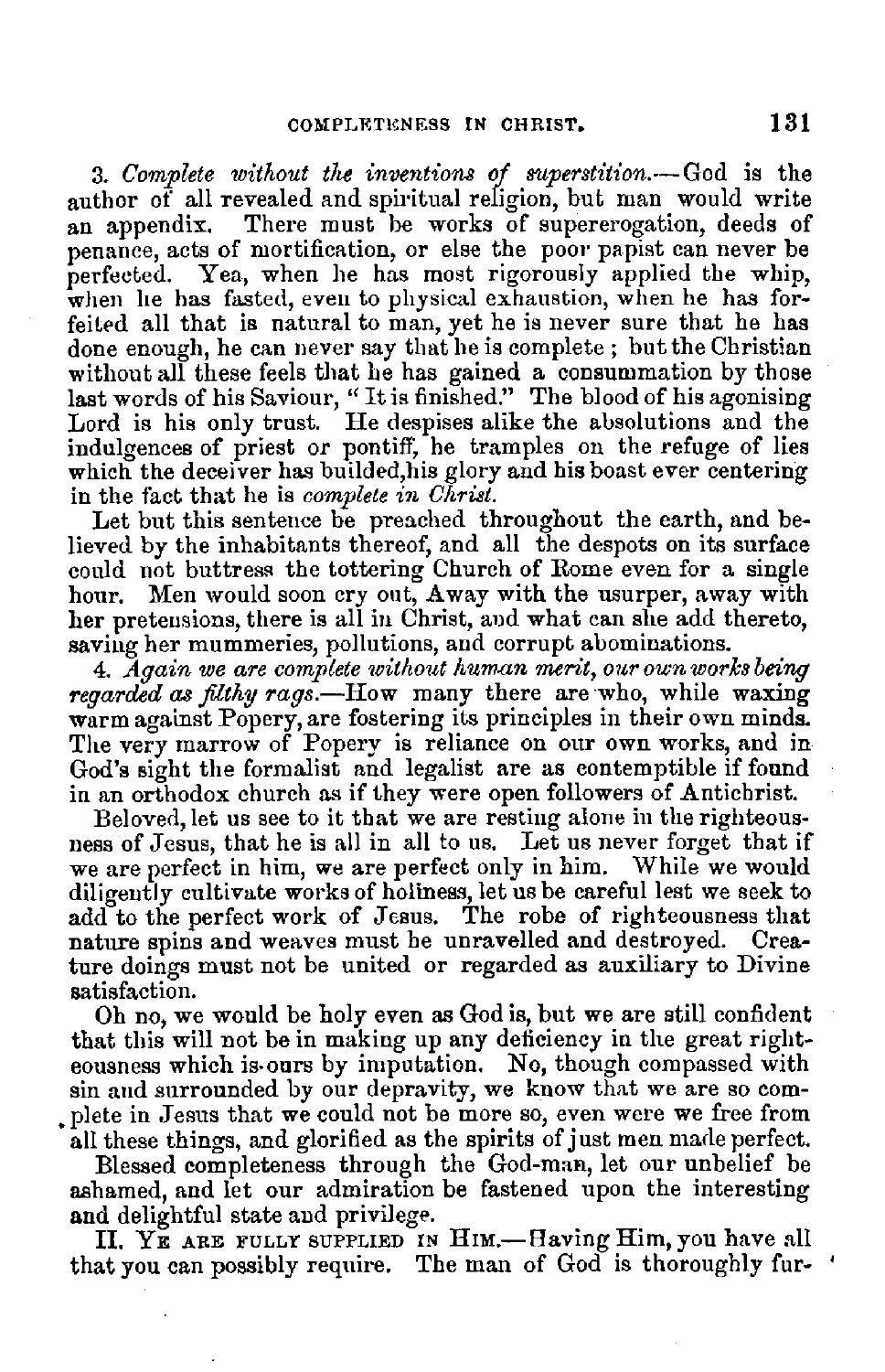nished in the possession of his great Saviour. He never need to look for anything beyond, for in Him all is treasured. Does he need *forgiveness* for the past ?--Pardons, rich and free, are with Jesus. Grace to cover all our sin is there: grace to rise above our Grace to cover all our sin is there; grace to rise above our follies and our faults. Is it *wisdom* which we lack *l*—He is made of God unto us wisdom. His finger shall point out our path in the desert; His rod and staff shall keep us in the way when we walk through the valley of the shadow of death.

In our combats with the foe, do we feel want of *strength*?—Is he not Jehovah, mighty to save ? Will he not increase power unto the faint, and succour the fallen? Need we go to Assyria, or stay on Egypt, for help? Nay, these are broken reeds. Surely, in the Lord Jehovah have we righteousness and strength. The battle is before us, but we tremble not at the foe ; we feel armed at all points, clad in impenetrable mail, for we are fully supplied in Him. Do we deplore our ignorance?—He will give us *knowledge*; He can open our ear to listen to mysteries unknown. Even babes shall learn the mysteries of his grace, and children shall be taught of the Lord. No other teacher is required; He is alone efficient and all-sufficient. Are we at times distressed ?- We need not inquire for *comfort*, for ih Him, the consolation of Israel, there are fats full of the oil of joy, and rivers of the wine of thanksgiving. The pleasures of the world are void to us, for we have infinitely more joy than they can *give* in *Him* who has made us complete.

Ah, my brother, whatever exigencies may arise, you will never need to say, " I have searched but cannot find what I require, for it is, and ever shall be, found in the storehouse of mercy, even in Jesus Christ.

III. YE ARE SATISFIED IN HIM.—Satisfaction is a jewel rare and precious.. Happy is the merchantman who finds it, Seek it in riches, but it lieth not there. Heap up gold and silver, pile on pile, until you are rich beyond the dream of avarice-thrust thine hand into thy bags of gold, and search there for satisfaction. You have it not. Thine heart, like the horseleech, crieth, "Give, give." Erect the palace, conquer mighty nations, but among the trophies which decorate the hall, there is not that precious thing which worlds cannot buy. But give me Christ; let me be allied to him, and my heart is satisfied. I am content: in poverty I am rich; in distress I have all, and abound. I am full, for I am satisfied in Him.

Again, let us explore the fields of *knowledge*; let us separate ourselves, and intermeddle with all wisdom; letusdive into the secrets of nature; let the heavens yield to the telescope, and the earth to our research; let us turn the ponderous tome, and pore over the pages of this mighty folio; let us take our seat among the wise, and become professors of science; but, alas! we soon shall loathe it all, for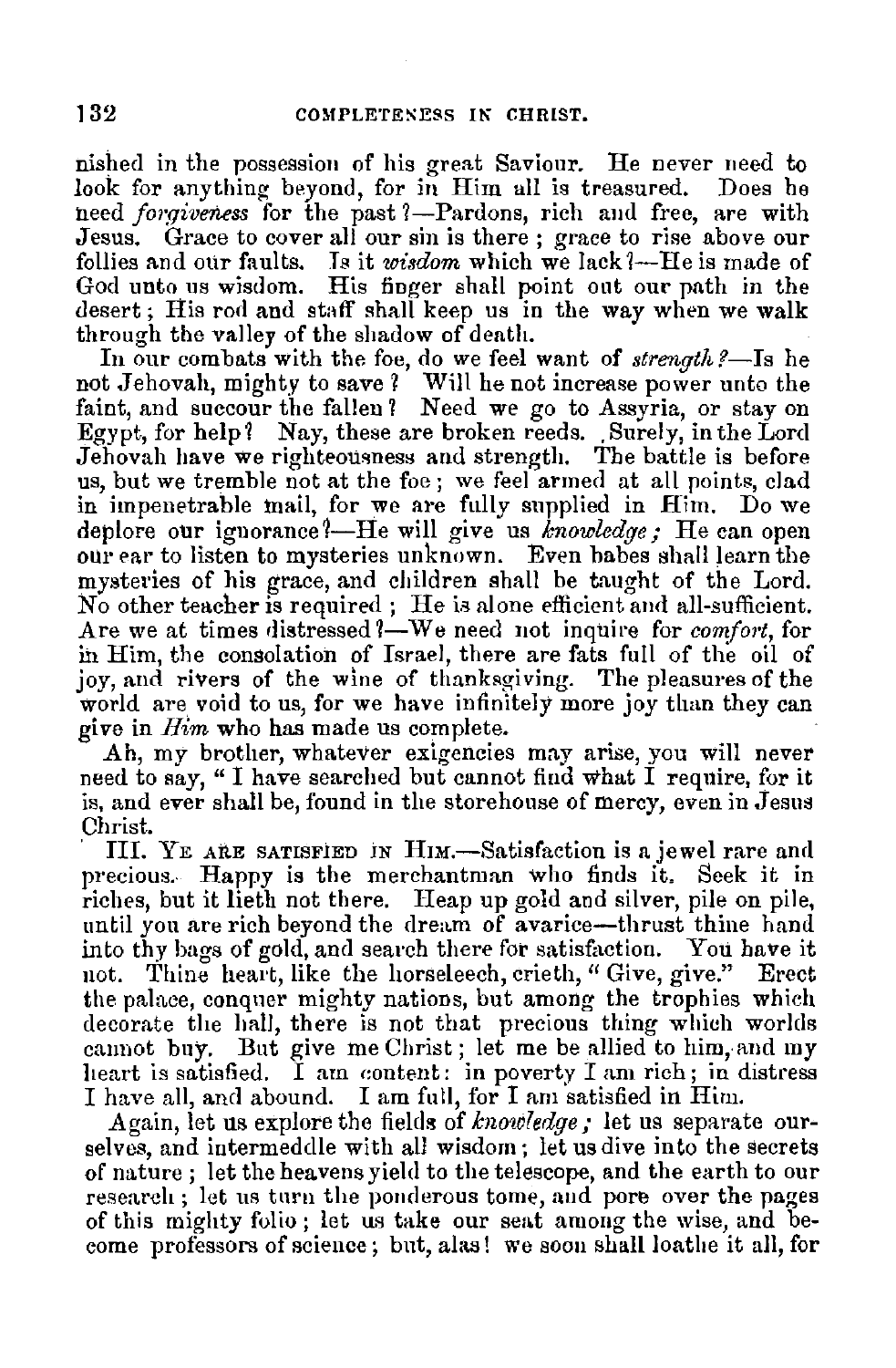much study is a weariness of the flesh. But let us turn again to the fountain-head, and drink of the waters of revelation, We are then satisfied.

Whatever the pursuit may be, whether we invoke the trump of fame to do us homage, and bid our fellows offer the incense of honour; or if we pursue the pleasures of sin, and dance a giddy round of merriment, or follow the less erratic movements of com--<br>merce, and acquire influence among our fellows, we shall still be disappointed; we shall have still an aching void, an emptiness within : but when we gather up our straying desires, and bring them in a focus at the foot of Calvary, we feel a solid satisfaction, which the world cannot rob us of. We want no change: our ambition sees no higher place whereupon it may vault. It is beyond all things; it is satisfied,

 $0$  glorious state of peace without alloy !-  $0$  blissful summit of contentment, I love thee! I will dwell for ever in thee; for having Christ, I all possess, and want no more,

IV. YE ARE FILLED IN  $\text{H}_{\text{IM}}$ .--Man is a compound being, and while one portion of his being may be full, another may be empty. There is nothing which can fill the whole man, save the possession of Christ. of Christ.

The man of hard calculation, the lover of facts, may feast his head, and starve his heart. The sentimentalist may fill up his full measure of emotion, and destroy his understanding. The poet may render his imagination gigantic, and dwarf his judgment. The student may reqder his brain the very refinement of logic, and his conscience may be dying; but give me Christ for my study, Christ for my science, Christ for my pursuit, and you fill my whole man. In His religion I find enough to exercise the faculties of the most astute reasoner, while yet my heart, by the contemplation, shall be warmed-yea, made to burn within rne. In him *I* find room for imagination's utmost stretch, while yet his kind hand preserves me from wild and romantic visions, He can satisfy my soul in its every part. My whole man feels, that His truth is her proper food, that her powers were made to appropriate *Him*, while *He* is so constituted that He is adapted to her every want,

Herein lies the fault of all human systems of religion: they do but subjugate and enlist a portion of the man; they light up with doubtful brilliance one single chamber of his soul, and leave the rest in darkness; they cover  $\lim_{n \to \infty}$  in one part, and allow the biting frost to benumb and freeze the other, until the man feels that something within him is neglected, and he bears a gnawing within him which his false religion cannot satisfy. But let the glorious Gospel of the blessed Jesus come into the man; let the Holy Spirit apply the word with power, and the whole man is filled, every nerve, like the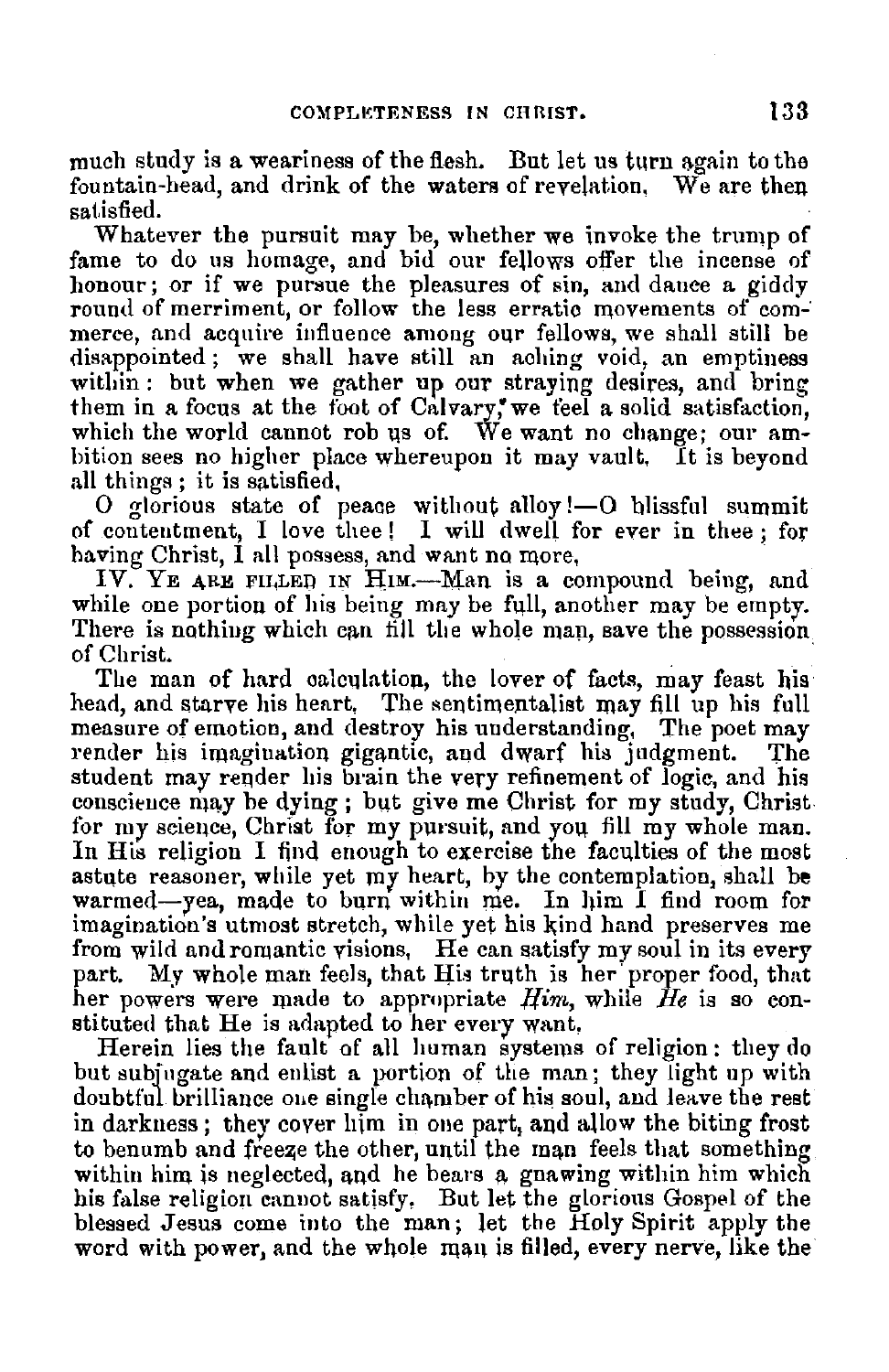string of a harp, is wound up, and gives forth melody, every power blesses God, every portion is lit up with splendour, and the man exclaims:-

> " **Here rest my long divided soul,**  Fixed on this mighty centre rest."

And now, beloved reader, are you in Him? If so, I know you are *completely* justified, abundantly *supplied*, and fully satisfied*filled to the brim*, and your own soul will be the best comment on the text.

If not, remember thou canst never be safe or happy until thou art. Other foundation no man can lay. Other refuge there is none. Oh! may the Holy Ghost bring *you* to Jesus, then will you be COMPLETE IN HIM,

# TRIALS FOR THR TRUTH ; HISTORIC SKETCHES OF BAPTIST NONCONFORMITY.

## CHAPTER XXII.-A BEAUTIFUL SERVICE.

THE morning sun was now fairly they had been so many solid bowlders, above the horizon, and was shining in After the offering of prayer, approahove the horizon, and was shining in After the offering of prayer, appro-<br>all its strength. The hills and woods priate to the specific object and the were arrayed in drapery of the richest peculiar circumstances of their assem-<br>emerald. A few summer flowers ti- bling, Mr. Holmes took the arm of<br>midly showed themselves here and Mr. Bates, and slowly led him into midly showed themselves here and  $Mr.$  Bates, and slowly led him into there, as if fearful of attracting atten- the transparent stream, at the same tion, lest they two should be persecuted time saying:<br>for not *conforming* to the deep green  $\|\cdot\|$  We read that when Philip bapfor not *conforming* to the deep green of the *standing order* of trees and plants around them. Not a breath of wind was stirring. The water was an imwas stirring. The water was an im- baptized him.'"<br>mense mirror, reflecting, with perfect Having reached a sufficient depth,<br>minuteness of detail, every hill, rock, he paused; then laying his right hand tree, and plant, which fringed its bor- on the candidate's back, and placing ders. A few Indians, who had been the other on his breast, over the crossed ders. A few Indians, who had been the other on his breast, over t<br>attracted to the spot by this unusual hands of Mr. Bates, he said: attracted to the spot by this unusual gathering, appeared to be singularly reduplicated—their light and graceful of sin and faith in the Lord Jesus<br>canoes, with their gay occupants, ap- | Christ, I baptize thee, my brother, in canoes, with their gay occupants, ap- Christ, I baptize thee, my brother, in pearing as distinctly, though inverted, the name of the Father, the Son, and pearing as distinctly, though inverted, beneath the surface as above it. The the Holy Ghost," at the same time birds, as if rejoicing at the return of gently laying him backwards in the birds, as if rejoicing at the return of gently laying him backwards in the Sabbath, or as if glorying in their water until the was entirely immersed the Sabbath, or as if glorying in their water until, he was entirely immersed own freedom of opinion and practice, -the water covering him like a trans-<br>made the groves yocal with their parent yeil. When he arose, the admade the groves vocal with their charming melody—they offered sinless ministrator said,—<br>matins to their Creator. Above, the "The apostle Paul tells us we are deep azure was relieved by heaps of 'buried with Christ by baptism into fleecy clouds, some of snowy whiteness, death; that like as Christ was raised others of golden hue, which appeared fixed upon the surface of the sky, as if Father, even so we also should walk

tized the eunuch, 'they went both<sup>of</sup> them down into the water, and he

he paused; then laying his right hand.

" On a profession of thy repentance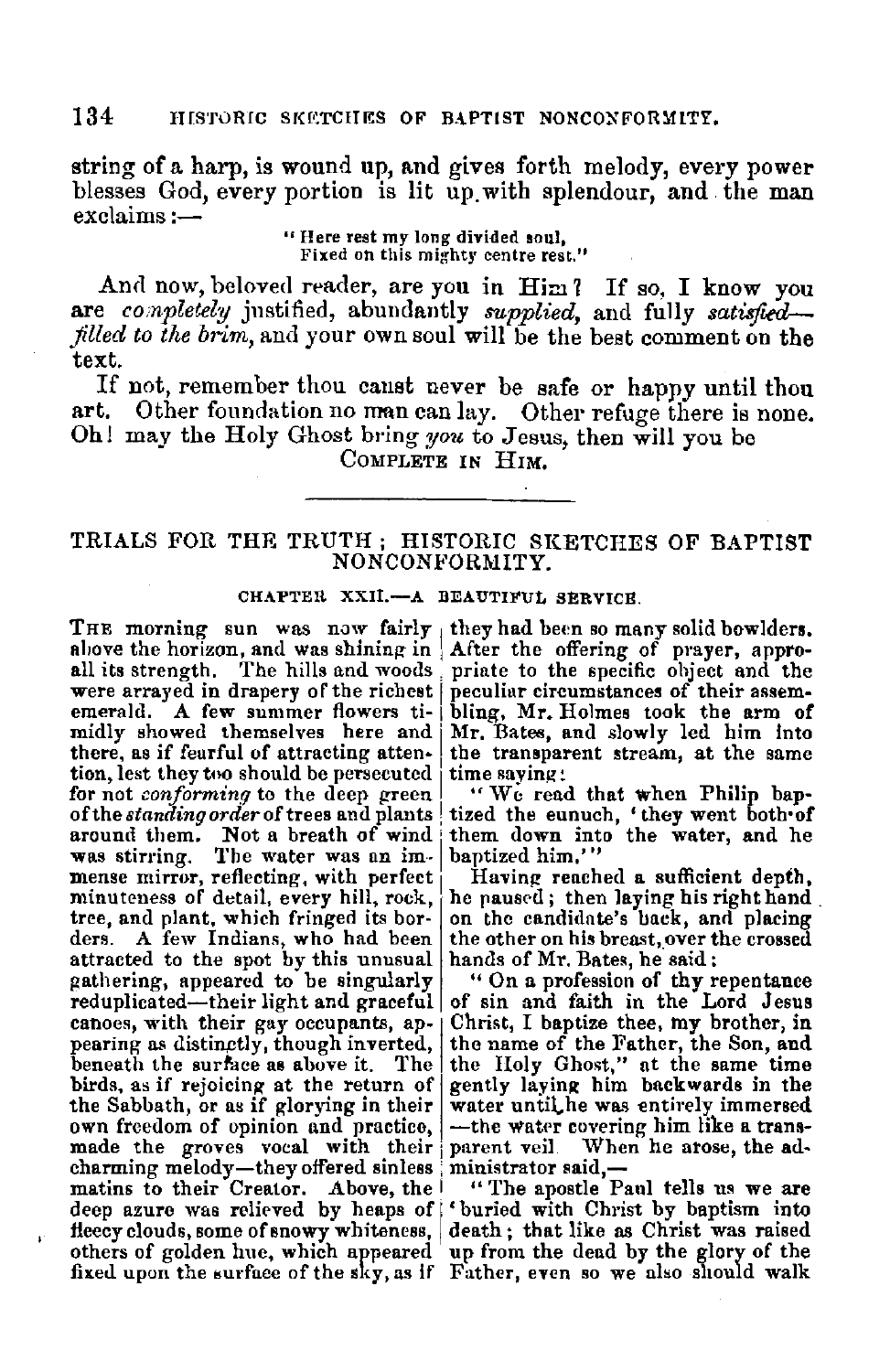in newness of life.' He speaks of baptism as a burial, from which also there<br>is a resurrection; and in the ordinance, as you have now seen it administered,<br>were there not both of these--a burial<br>and a resurrection? Again he says, **Por if we have been planted together** in the likeness of his death, we shall be also in the likeness of his resur- rection.' In planting is there not burial of the seed ?

" In his Epistle to the Colossians, ' buried with him in baptism, wherein,' i.e., in which baptism, 'also ye are risen with him through the faith of the operation of God, who hath raised<br>him from the dead.' The burial is in the baptism, in the visible ordinance, and this burial has a twofold reference: first to the death and resurrection of the Saviour, and secondly to the moral transformation of character which has been experienced by the candidate, where there was a death in respect to the reigning power of sin, and a resur-<br>rection to a newness of life. How beautifully are all these symbolized by the ordinance as you have now seen it administered! And hence how impressively significant is baptism when<br>properly administered! but how entirely void of all appropriate signifi-<br>cance is it when sprinkling is adopted! for in that case how totally diverse is the symbol from the thing symbolized! Where is there any burial in sprinkling, or where is the resurrection?"

After reaching the shore with Mr. Bates, he then took Stephen, saying:

"' Wherewithal shall a young man cleanse his way ; even by taking heed thereto according to thy word,  $\ddot{\cdot}$  and bantized him in the same manner.

"We have now," said Mr. Holmes, "followed the New Testament ex- amples as closely as was in our power. John baptized Jesus in Jordan; we have baptized in a river; John baptized at Enon, near to Salem, because come to this place to administer the ordinance because there is much water here. When Philip baptizcd the Ethiopian, they went boih of them down

into the water, and after the baptism<br>they came up out of the water; we have done the same; and in those primitive baptisms we are informed by the apostle Paul, in different Epistles, that there was a burial buried in baptism; in the ordinance as administered on this occasion there was a burial-both of these disciples have been buried in baptism, by which act they acknowledge their dependence upon as the grounds of their Christian hope, and by which also thev profess that they **have** died unto sin, and have arisen to a newness of life. Add to all this, friends, what is generally ad• mitted by learned divines of other denominations, that the original mean-<br>ing of the word 'baptize' is to immerse; and is not the evidence conclusive, that<br>we have now imitated the example of Christ and his apostles ? The baptism of these candidates was the answering of a good.conscience towards God. They will now go on their way rejoicing." And then, lifting his hands and raising his eyes towards heaven, he added,-

" Lord, it is done as thou hast com- manded, and yet there is room."

Pausing a moment, and looking around upon the spectators, he con-<br>tinued:

" May the grace of our Lord Jesus Christ tlescend upon you, and lead you all to the knowledge and the acknowledgment of the truth; and to his name shall be the glory for ever.<br>Amen.'' " Well now," said the little, bent,

talkative Mrs. Strangger, who was one of the few women present, to another who stood by her side, "well, now, that raaly looks kind o' reasonable, don't it?" But without waiting for<br>any reply, she continued, "I never considered on it in that light. I don't know as I ever heern a point made plainer. Why, la! if it had been Par. son Cotton who had said all that, I should believe every word; for our minister is a learned man. But there, la! I must be careful what I say, or they will have me before the court.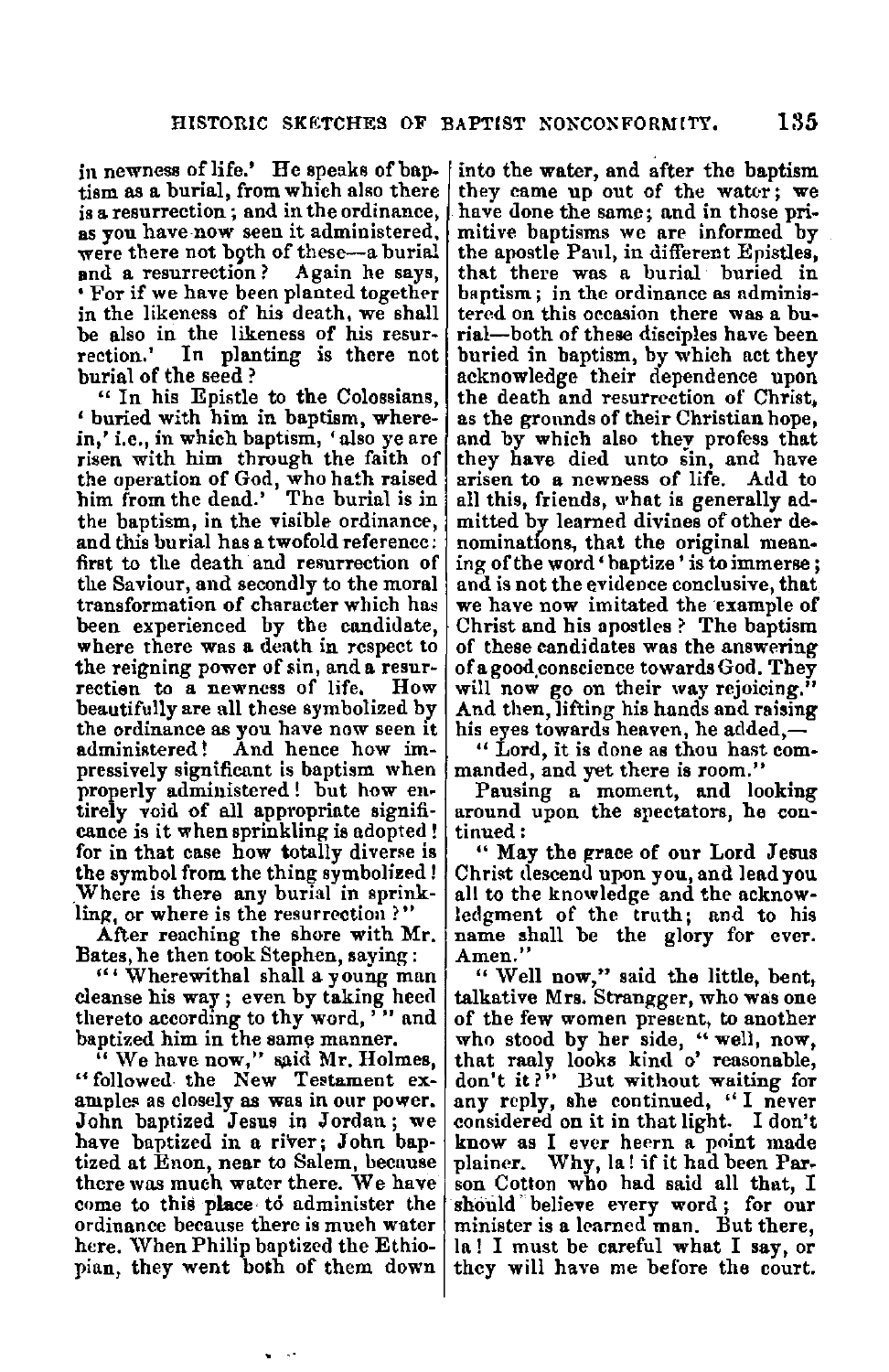I wonder if the poor man's back is healed yet. If it isn't, I should think he'd take cold by going so far into that wet water, and have a dreadful time. I hope, even if he is a heretic, they won't catch and whip him ugain. lt was dreadful to see the poor man lashed so.''

"It would not be strnnge if they did, for here is the honourable Secretary Nowel, who has seen and heard all this morning, and it would not be wonderful, (as he is a great hater of heretics,) if he should have this man arrested again for disturbing the public peace."

That was precisely what Holmes<br>d his friends feared. They saw and his friends feared. Nowel there, and, judging from his previous conduct, they thought it improbable that he would allow this to pass with impunity. It was to them a mystery how he and the other Puritans had heard of the administration of the ordinance; for it was thought by those interested, that successful precautions had been adopted to pre-<br>serve secrecy. The facts in the case were these: Little Abel Eaton slept in a trundle-bed, in the same room with his parents. One night, after he had retired, and the parents supposed him sound asleep, they entered into conversation upon the anticipated baptism of Strongfaith and Stephen.

" When will it take place?" asked the wife.

"Next Sabbath morning, at sun• rise," answered l\Ir. Eaton.

" Where?"

" In the sandy cove, on the west side of the neck, just beyond Phile- **mon Brown's.''** 

This Abel heard. The next day, he called at Mrs. Strangger's, and, in childish thoughtlessness, told her. This was a piece of information too rich, too important for the little curved-back woman to keep to herself.

After getting through with her work, and brushing up her house, away she trudged to some of the more important families of her acquaintance, and communicated the news. From didates, Strongfaith and Stephen found

them it circulated to others, and was thus the means of bringing a number of unexpected persons to the baptismal scene. This, however, operated favourably, as it gave them an opportunity of witnessing the ordinance, which they had never seen before, and was the means of awakening, in the minds of some, a spirit of inquiry upon the subject.

The fears which had been cherished were not groundless. Holmes was earnestly advised to make his escape, as it was rumoured that a warrant had been issued for his apprehension, and he could not remain long concealed.<br>Not being at all ambitious of the honours of imprisonment, nor in the least degree solicitous to have his wounds re-openecl with the three-corded whip, to the gaze of a gaping multitude in the

market square, he decided to escape.<br>"It will be," said his friends, "according to the instruction of the great Head of the church, who said,' When they persecute you in one city, flee ye to another.'"<br>Accordingly, on Monday night, so

soon as it was sufficiently dark to avoid observation, he left the house of Mr. Bates, where he had stopped, and started for home. It was well he did so; for on the next day, a constable came to the house with a warrant, and searched the house from top to bottom for "the body of Obadiah Holmes." But it could not be found.

When his friends at Newport and Providence learned that he was on his **way** home, they went several miles intu the woods, to meet him. The greeting was one of tender and affectionate interest. The old forest echoed with the voice of prayer, and with songs of gladness and praise that God had sustained him under the dreadful severities through which he had passed, and had granted him, at last, deliverance from his persecutors.

### CHAPTER XXIII.-PRUDENTIAL MOVE-MENTS.

AFTER the baptism of the two can-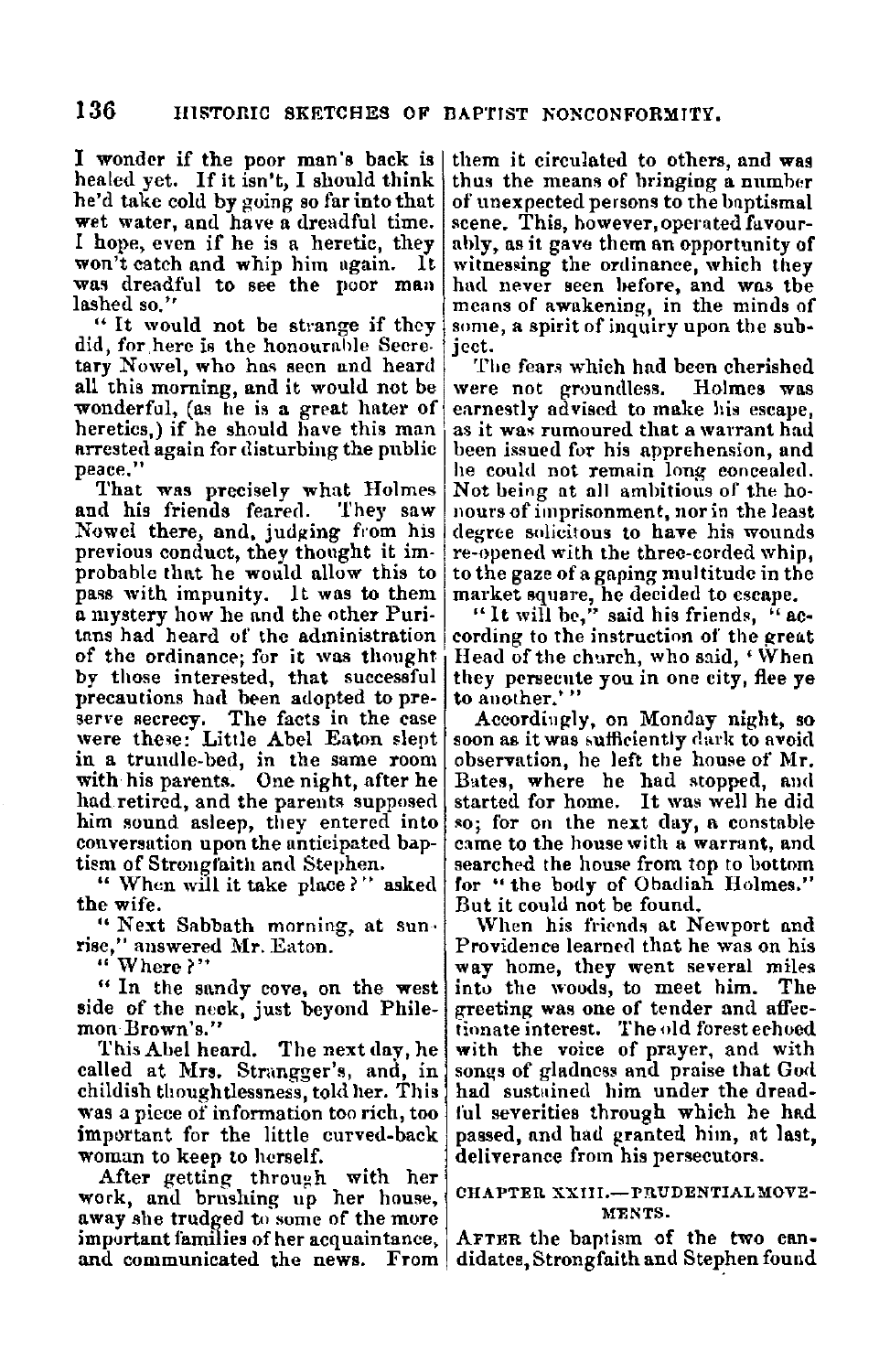their condition far from being pleasant.<br>The former, as he anticipated, was excluded from the church, and disfran-<br>chised as a citizen. Stephen soon learned that many of his former friends<br>were estranged from him. He was looked at askance, and treated coldlv. Both knew that their movements were closely observed, and that, if they were guilty of violating the law which pro-hibited opposition to infant sprinkling, they would be compelled to suffer the penalty. As all meetings of the Baptists were forbidden, they could not assemble with their own brethren, except by stealth; and even then, these secret meetings were always attended<br>with dauger. The ministers, the magistrates, and the members of the church, except those of the latter who were investigating the subject, were strongly opposed to the sentiments of the Baptists, and felt themselves bound to do all in their power to prevent the spreading of what they believed to be<br>such dangerous doctrines. All suspected persons were marked, and their<br>course carefully watched. They were constantly subjected to a kind of social quarantine. In respect to sympathy and intercourse, a healthful distance was maintained between them and the standing order-the laws of this social quarantine being regulated by the latter. The practical operation of all this was anything but agreeable to those who were under the ban. **Mr.**  and Mrs. Eaton resolved to go where they could breathe freely. Their con-<br>dition was ahout as fatal to their happiness as before they left England.<br>Persecution from the established from the established church in England, because they were<br>Puritans, seemed to them no worse<br>than persecntion from the standing order in New England, because they were Baptists. In both cases there was equally a violation of the rights of conscience-a disregard of religious liberty. 'It was to them a mutter of astonishment that, when the Puritans had suffered so severely on account of their religious opinions at home, and when they had expressed such strong.

condemnation of the cruelties of the· episcopal government, that, in the New World, they should adopt similar principles, and pursue a similar course towards those who differed from them, It seemed to the sufferers that, if the persecuting principles of the Puritans'<br>were carried out, they would compel them to be as severe upon the Episcopalians, if they should ever come into the colony, as the latter had ever been<br>upon them. Parties only, and not Parties only, and not principles, would then be changed.

Believing they could have no peaceful enjoyment of their religious views in Massachusetts, Mr. Eaton and his wife resolved to emigrate to Providence, where Roger \Villiams tolerated religious opinions of every kind. For similar reasons Stephen determined to accompany them. Some days were required for them to get ready. As Mrs. Eaton was unwilling- to go by land, her husband was obliged to obtain a boat, store it with water and provisions, and get his furniture and time, the rumour was circulated, that<br>a number of warrants had been issued for the apprehension of others, besides Spur and Huzel, who had expressed kindness and sympathy for Mr. Holmes, after his whipping. As Stephen was one of them, and as he had visited Holmes in prison, and ministered to his wants, and as he had recently been baptized, he, with good reason, supposed that he was one of those for whose "body" the constables were<br>seeking. He therefore changed his mind, and resolved to start off secretly **for** Providence, by land, rather than; by waiting to go by water, increase the danger of being seized. He kept himself, concealed, therefore, hy day; but when the shadows of evening arrived, he left his hiding-place, took a gun and **a small** pack containing some food and a few garm~nts, and started over Boston Neck towards the only spot on the whole of the American continent where perfect toleration of opinion existed.

It was not long after the flight of the Eatons, those Puritan Baptists, who,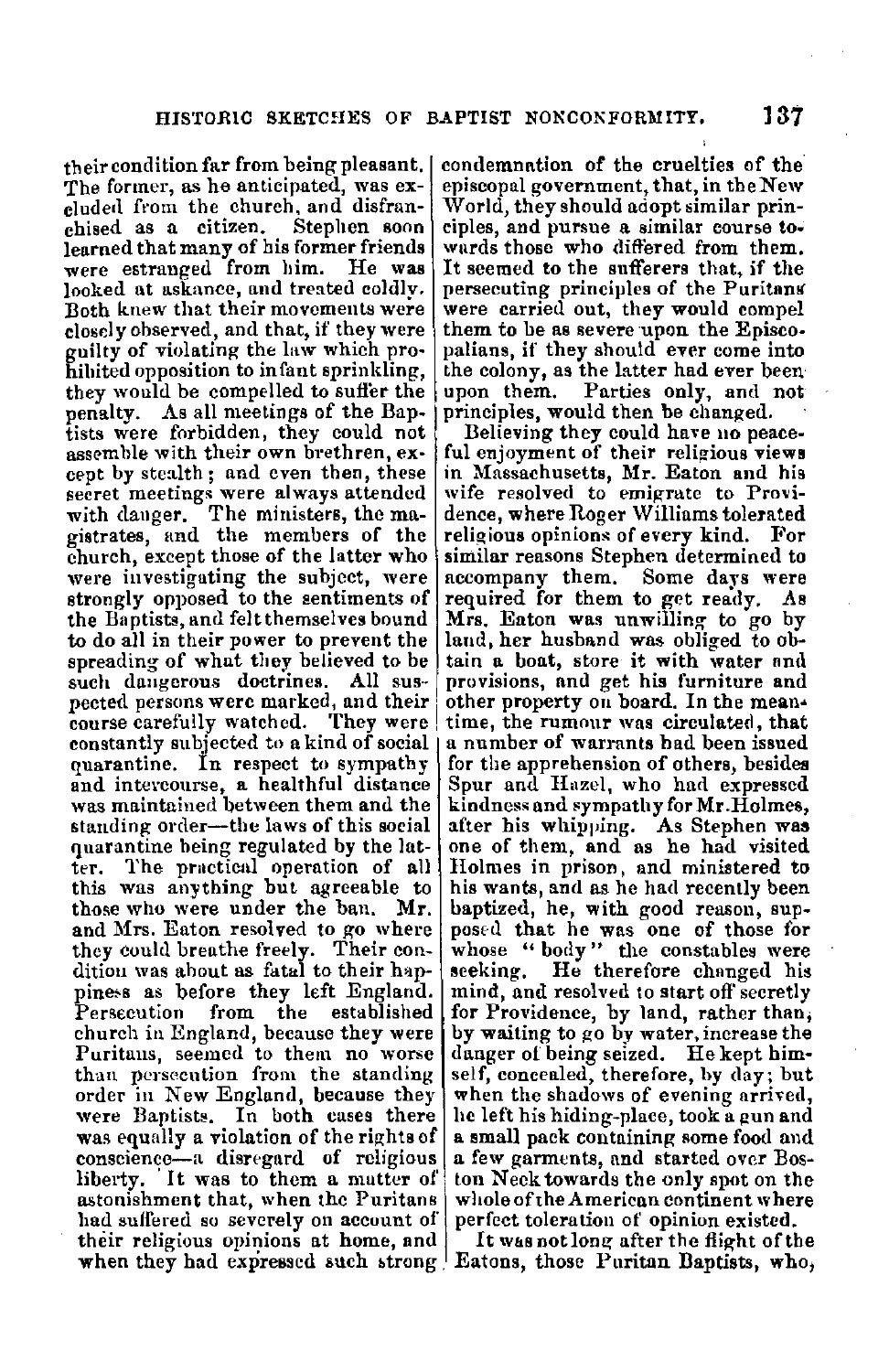establishment in England, found their if it should be the means of creating, condition but little improved under or increasing, in any mind, a repugcondition but little improved under or increasing, in any mind, a repug-<br>the intolerant proceedings of the stand- nance to the union of church and the intolerant proceedings of the stand- nance to the union of church and ing order of Massachusetts; it was state; of deepening the love of relinot long after their exodus from Bos- gious liberty; of showing the impor-<br>ton, before Strongfaith, Bates, and a tance of perfect toleration of religious similar sentiments, being obliged science and the heart the great truth<br>in like manner to flee from Massa- that the Bible, and the Bible only,<br>chusetts, placed themselves under the should be our guide in matters of faith chusetts, placed themselves under the should be our guide in matters of faith same discreet and liberal government and practice, and the right observance of Providence, where they found ner- of the initiatory ordinance of of Providence, where they found per- of the initiatory ordinance of the Gos-<br>fect freedom to worship God, and ob- | pel, it will not have been written in serve the ordinances according to their | vain. own convictions of truth and duty.

having escaped the persecutions of the  $|$  Our narrative is now finished; and establishment in England, found their if it should be the means of creating. state; of deepening the love of reli-<br>gious liberty; of showing the importon, before Strongfaith, Bates, and a tance of perfect toleration of religious number of others, who had embraced opinions; of impressing upon the consimilar sentiments, being obliged science and the heart the great truth

## LITERARY NOTICES.

MORNINGS WITH JESUS. A Series of | Devotional Readings for the Closet and the Family. By the late REV. \V. JAY, of Bath. London: J. F. Shaw, 27, Southampton-row.

HERE are three hundred and sixtysix Meditations on select portions of Scripture, by this "Prince of Preachers," as the late John Foster, the Essavist, designated Mr. Jay. For Essayist, designated Mr. Jay. private and family reading they will be found admirnbly adapted. To ministers and Sunday-school teachers these germs of thought will be found<br>exceedingly useful, some of which we had marked for insertion; but for this we have no space left. We advise our readers to procure the work and judge of its merits for themselves; and we have no doubt they will be of our opinion, that in no work of its extent will be found expositions of such unrivalled force and effect. In a style obvi-

ously adopted for its plainness and point,<br>bring ing out the hidden beauties of revelation, and enchaining the mind to the truths of God's Word, Mr. Jaymakcs these Scriptures flash their radiance upon the mind's eye with a power and beauty unperceived before. "Mornings with Jesus," which is altogether distinct from Mr. Jay's previously published works, is likely to become as great a favourite as any which have proceeded from this distinguished source.

THE BAPTIST ALMANACK for 1855: Houlston and Stoneman, price Twopence,

Is deserving the support of the Baptist Denomination at large, and we hope it will obtain a very extensive circulation.

## .ANECDOTES OF THE REV. ROWLAND HILL, **A.M.**

### nY IlEV. W. JAY.

READING in my pulpit the words of the parties themselves, he exclaimed, the woman of Samaria at the well, "Butthe devil has had dealings enough " the Jews have no dealings with the  $\vert$  with both of you." Samaritans,"-looking off, as if he saw | He one day said, "When I was in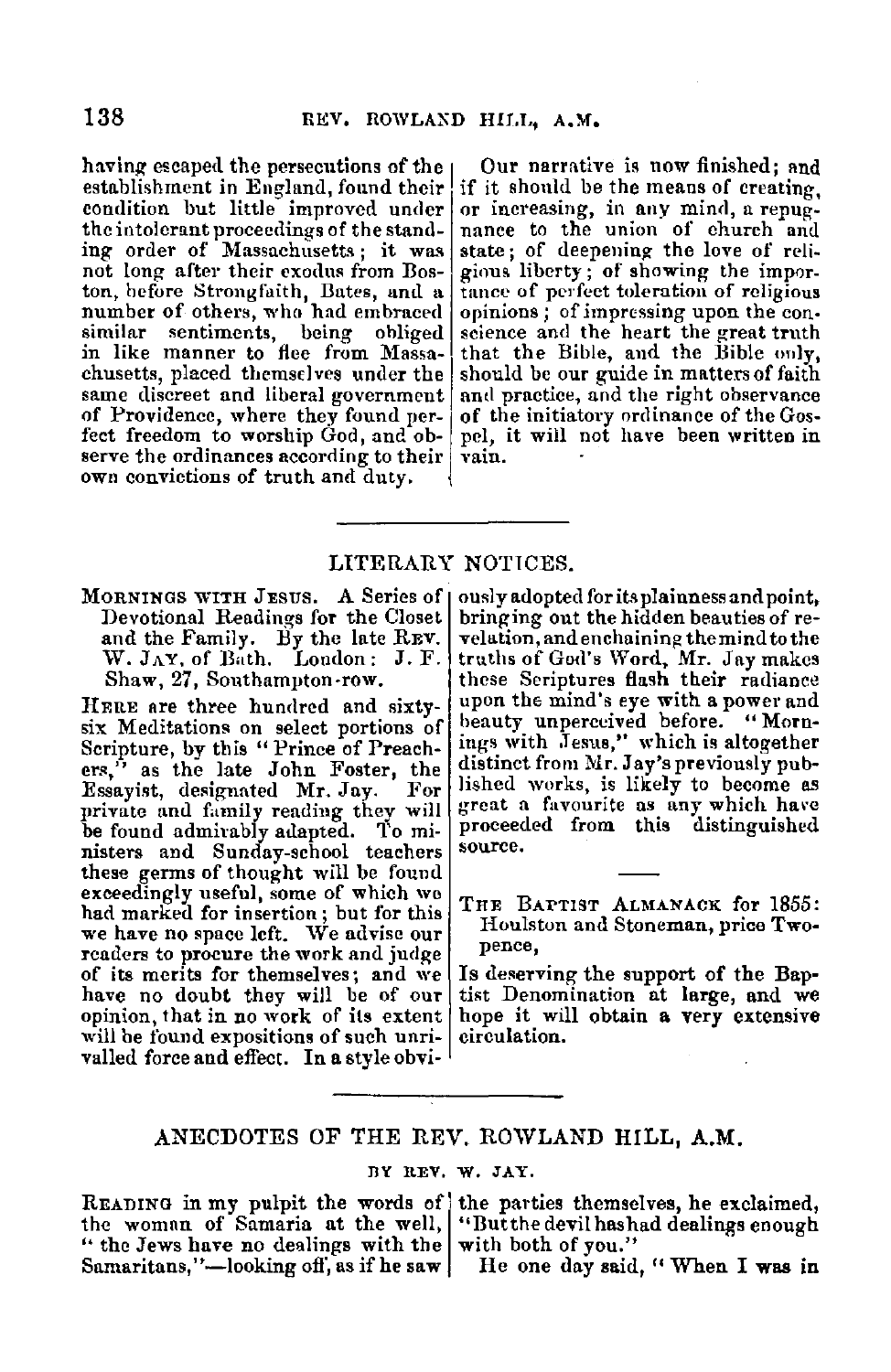Scotland I found many parties all very<br>clever and zealous in defending their own tenets, and distinguishing between their *Sibbolet}is* and *Shibboleths.* There **were** the Lifters and the anti-Lifters. 'fhese were divided by the action of the minister in the sacramental elements,-viz., whether, in the conse-<br>cration of them at the table, he should lift them up or not, One of their pastors was ordained by imposition of hands; but one of the elders could not reach *his* hand far enough to impose it on the head of the candidate, and so he put along his cane, "This," says he, "did equally well; it was timber to timber."

I never thought Mr. Hill particularly happy in the introduction of many of his anecdotes As far as wit, humour, or drollery, was concerned, he invariably succeeded; but some-<br>times his anecdotes were abruptly brought in, in consequence of the failure of subject-matter to go on with; and Mr. Hill's voice, though good and strong, was not versatile and pathetic, so as to make the circumstance of the incident to " touch and tell." Herein he was inferior to Whitfield. Though he had more stoutness, and firmness, and independence of mind than Whitfield, he had not the same softness and sensibility; while Whitfield's voice was incomparable, not only distinct and loud, but abounding with every kind of inflection, and perfectly under the power of the owner; so that he could render everything he expressed, however common or insignificant in itself, striking and affecting. many proofs and instances of this did I receive from my friend and tutor, **Mr.** Winter,who related them from his own ob8ervation and hearing ! I lament I did not receive more of them from his mouth. At this moment I remember two of them, which, as specimens, I will exactly relate.

On going to preach at Bristol Taber-<br>nacle, he began his series of sermons on the eve of Bristol fair. His t<sub>ext</sub> was Isaiah lv. 1, "Ho, every one that. thirsteth, come ye to the waters, and he that hath no money; come ye,buy, and eat; yea, come, buy wine and milk without money and Without price." The congregation was large. Thus he began: $-$ " My dear hearers, I guess many of you are come to attend mean to show your goods until tomorrow; but I shall exhibit mine to-<br>night. You are afraid purchasers will You are afraid purchasers will not come up to your pricea; but I am afraid my buyers will not come down to mine; for mine (striking his hand on the Bible) are 'without money and without price."

# DENOMINATIONAL INTELLIGENCE.

#### NEW CHAPELS OPENED.

- WALWORTH, Arthur-street, Oct 25,—the new Baptist Chapel, built for the church and congregation under the pastural care of the Rev. J. George, was opened for worship. The Rev. Drs. Steane and Hamilton, and the Hon. and Rev. Baptist Noel, preached on the occasion. Total collection, £250,
- HASTINGS.-The Tabernacle (Oct. 18) was opened for worship. The sermons were preached by the llev. Messrs. Abrahams, or City-road, London, and Wallinger, of Bath ; and on the following Lord's-day,

by Mr. Tatham. Collections amounted<br>to £71 10s. 11d.

#### MINISTERIAL CHANGES.

- HAntow, Kent.--Rev. H. Pawson, from Waldingfield, Suffolk.<br>SAFFRON WALDEN, Essex.-The Rev. D.
- Wilson, late of Hull, has accepted the united call of the Church to the pastorate.
- BarsroL, King-street.-The Rev. N. Bosworth, **A,M,,** from Dover.
- HooK NoaTUN, Oxon.-The Rev. W. Maizey, from Stadley, Warwickshire.
- RoADE, Northamptonshire.-The Rev, **W.**  Sutton, from Bythorne, Hunts.